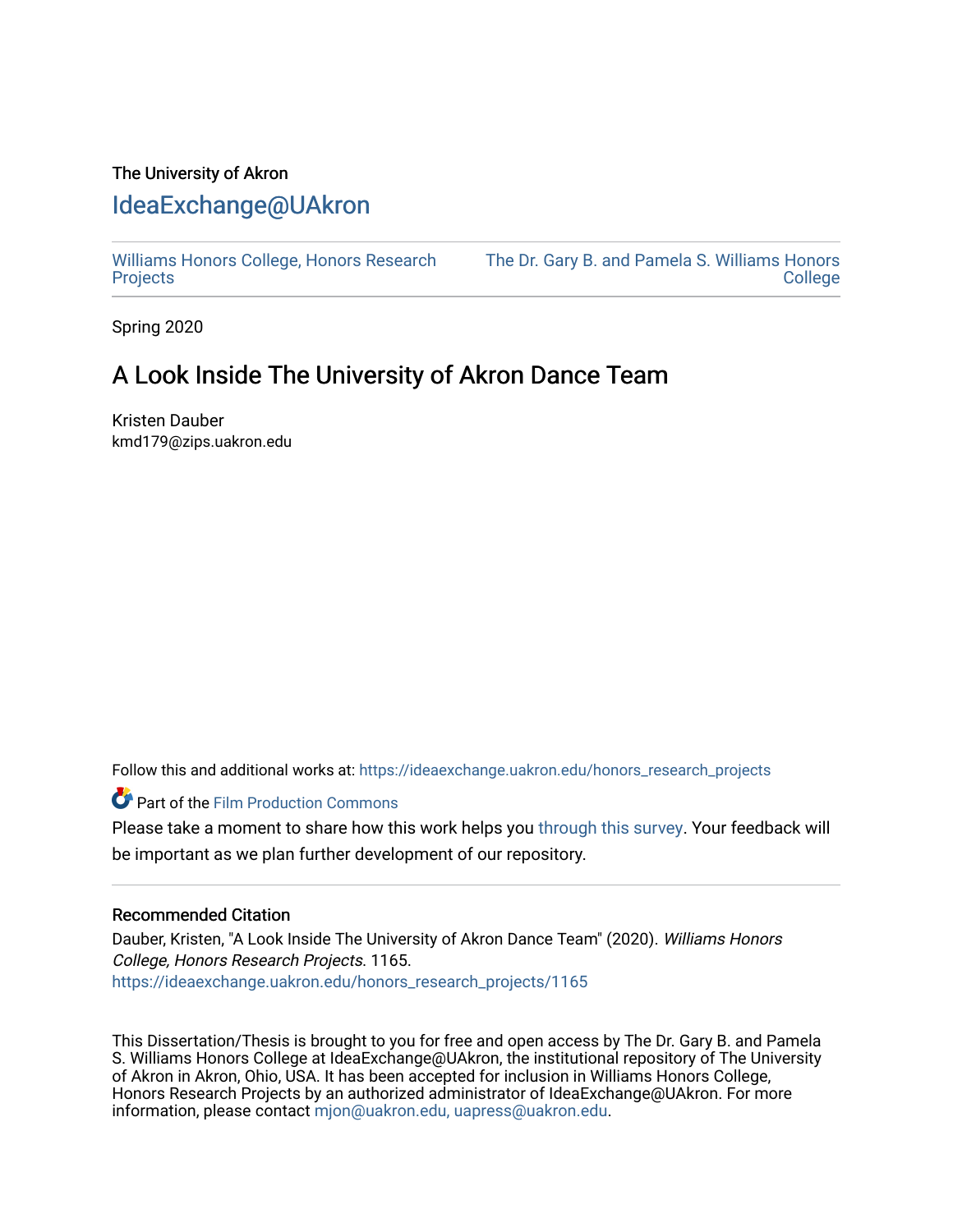A Look Inside The University of Akron Dance Team

Kristen Dauber

School of Communication

# **Honors Research Project**

Submitted to

*The Honors College*

| Approved:                                | Accepted:                       |
|------------------------------------------|---------------------------------|
| Date                                     | Date                            |
| Honors Project Sponsor (signed)          | School Director (signed)        |
| Juan Contreras                           | Dr. Heather Walter              |
| Date                                     | Date                            |
| Reader (signed)                          | Honors Faculty Advisor (signed) |
| Dr. Rhiannon Kallis                      | Dr. Kathleen Clark              |
| Date<br>Reader (signed)<br>Maegen Pruitt | Date<br>Dean, Honors College    |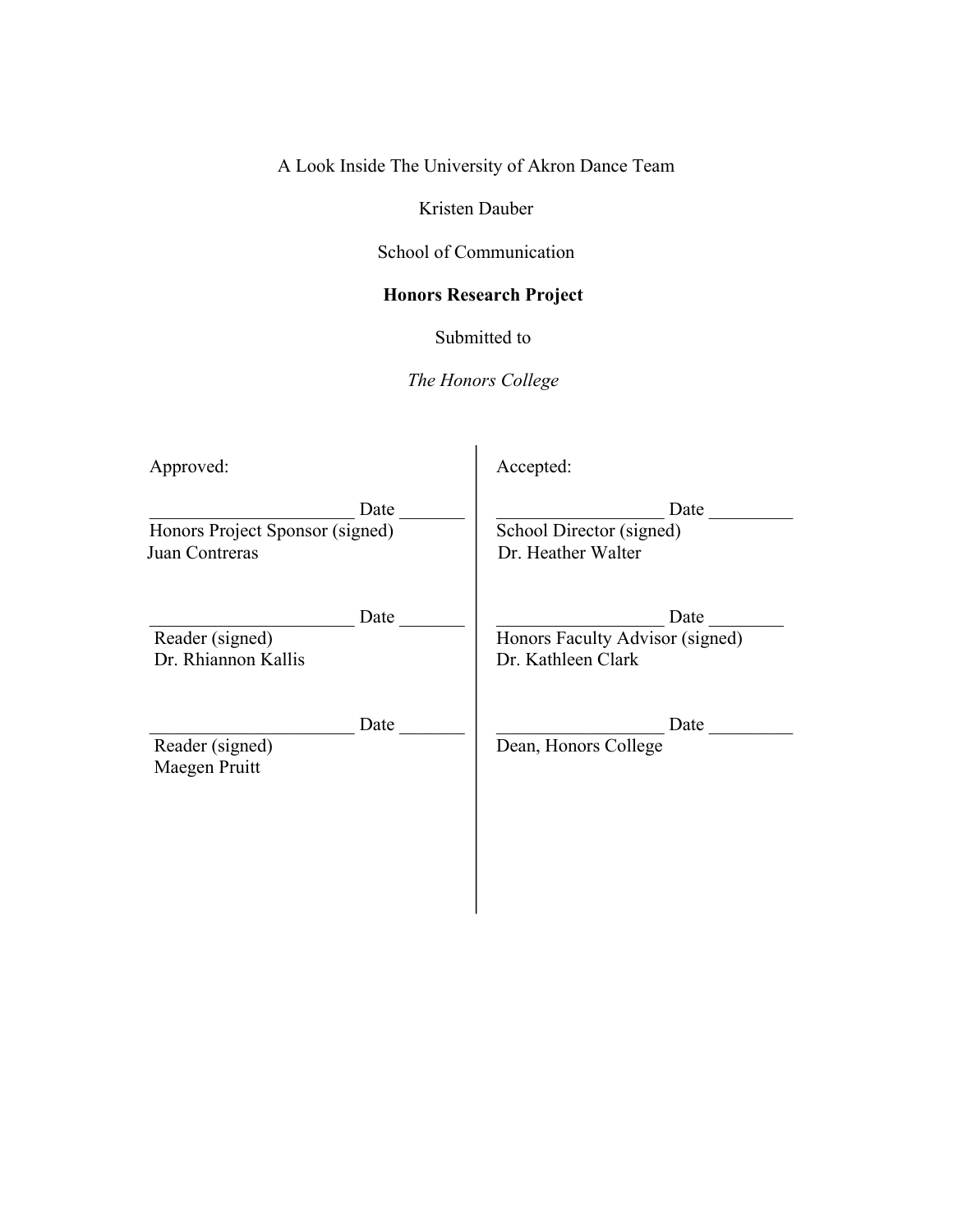# **Table of Contents**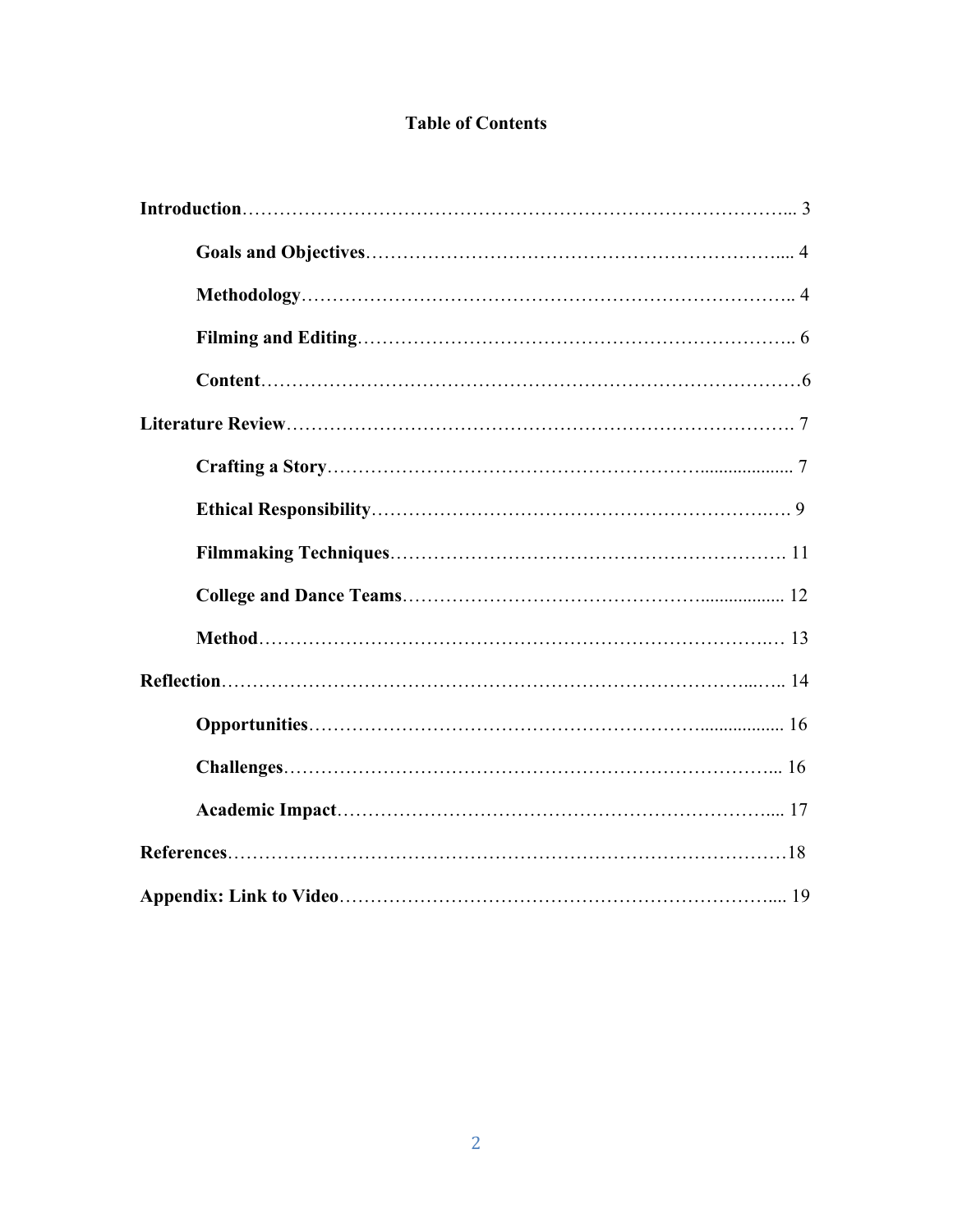#### **Introduction**

Video is one of the most media-rich forms of content. When the elements of production come together, it can shed light on issues, provide information about a cause, and bring about an opportunity to connect with the world. One of the most informational forms of video is a documentary film. Documentaries that are focused on the stories and experiences of people bring a sense of reality to matters that may otherwise seem distant and irrelevant. Having a visual to relate to can help bridge the gap between a disconnected viewer and the issue at hand, and create awareness, empathy, and possible action.

This documentary is centered on a sector of the Athletic Department at the University of Akron. The University of Akron Dance Team is a part of the Spirit Program responsible for providing game day entertainment, an exceptional fan experience, and positive publicity for the University. With a miniscule budget, zero scholarship dollars, and low-prioritization within the Athletic Department, members of this program are still expected to train, compete, and attend games just as any other on-scholarship athlete would. This documentary explores the experiences and opinions of the team members and takes a look into how their passion, commitment, and respect for each other override any odds that are against them.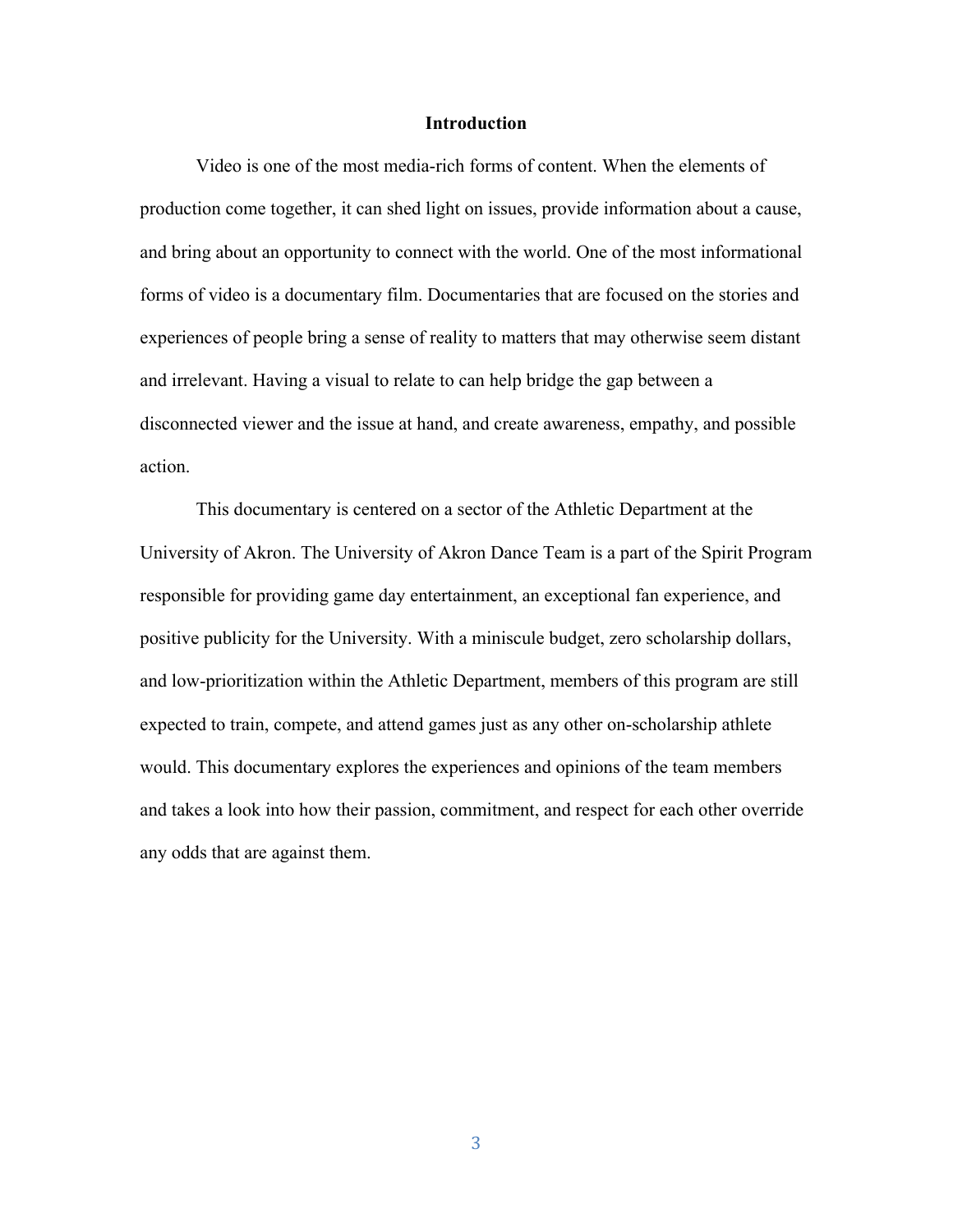# **Goals and Objectives**

This documentary was created with the intent to achieve the following two goals:

- (1) capture raw footage, as well as conduct interviews that illustrate the authentic experiences and opinions of members; while
- (2) create a clear and meaningful storyline that accurately sheds light and generates empathy toward an unexposed topic.

The motivation for this project was a result of personal experience regarding the Akron Dance Team, and belief that their hard work and perseverance through adversity deserve showcasing. If done correctly, benefits of this work will be increased knowledge of subject matter, generation of rapport from audience to the program, and possible action being taken within the administration. Below are the outlined objectives for reaching these goals:

- Objective 1. To enhance awareness of matters surrounding the inside of the Akron Athletics Department, specifically, the Akron Dance Team.
- Objective 2. To inform and educate the audience while maintaining an objective point of view.
- Objective 3. To showcase the thoughts and opinions of members of the programs, who have not often expressed their thoughts publicly.

#### **Methodology**

Success of this project has been dependent on the acquisition of necessary production equipment. This includes cameras, tripods, light kits, microphones, and programs for editing footage, specifically the Adobe Creative Cloud Suite. This equipment was acquired from the School of Communication.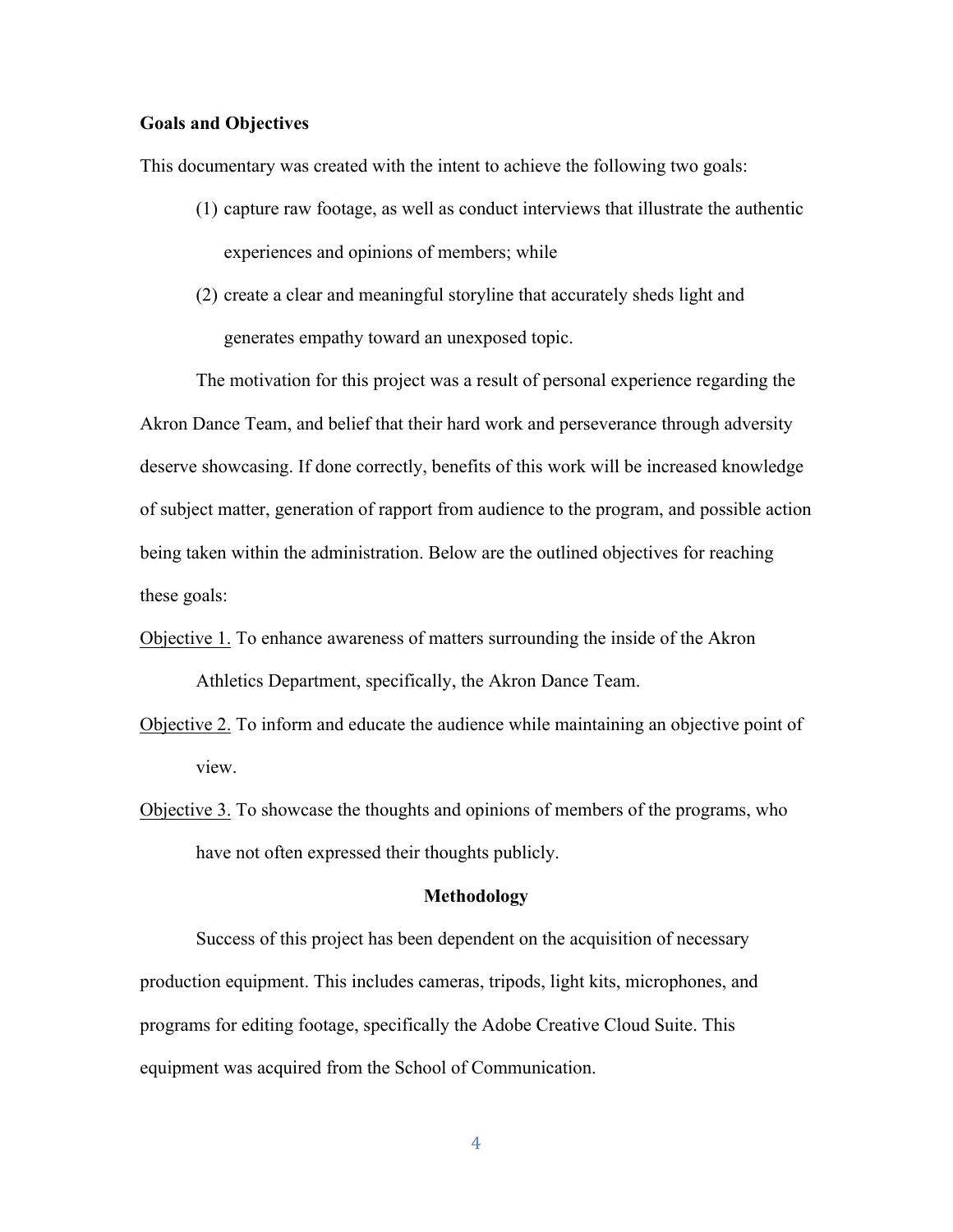Additional requirements for success of this project included obtaining permissions to interview, scheduling interview times, securing an area to interview in, as well as obtaining permissions to film at events such as team practices and University of Akron held athletics events. All of these requests were granted. The initial timeline of these events is as follows:

**October 11th, 2019-** Receive permission to film the team at a home football game. **October 19th, 2019-** Film the team at the football game on this date.

**October 21<sup>st</sup>, 2019-** Begin obtaining permissions and scheduling for interviews.

**October 28<sup>th</sup>-November 11<sup>th</sup>, 2019-** Conduct interviews with members of the

program/film practices.

**November 1st, 2019-** Begin obtaining permissions to film at home basketball games.

**November 12th, 2019-** Additional filming at the football game (if necessary).

**November 15th, 2019-** Possible filming at the basketball game(s) on this date.

November 16<sup>th</sup>, 2019-November 30<sup>th</sup>, 2019- Film additional footage at practices and conduct additional interviews (if necessary).

**December 16th, 2019-April 24th, 2020-** Edit footage.

It is important to note that this schedule wasn't followed precisely. As events unfolded, dates were rescheduled and reworked. For example, additional filming dates were scheduled if it was felt that additional content was needed. Recent changes in world climate have also impacted the filming and editing processes. Following review of the film, additional footage was unable to be captured. This footage, while not crucial to the project, could have contributed to the visual impact. Additionally, the post-production process was slowed.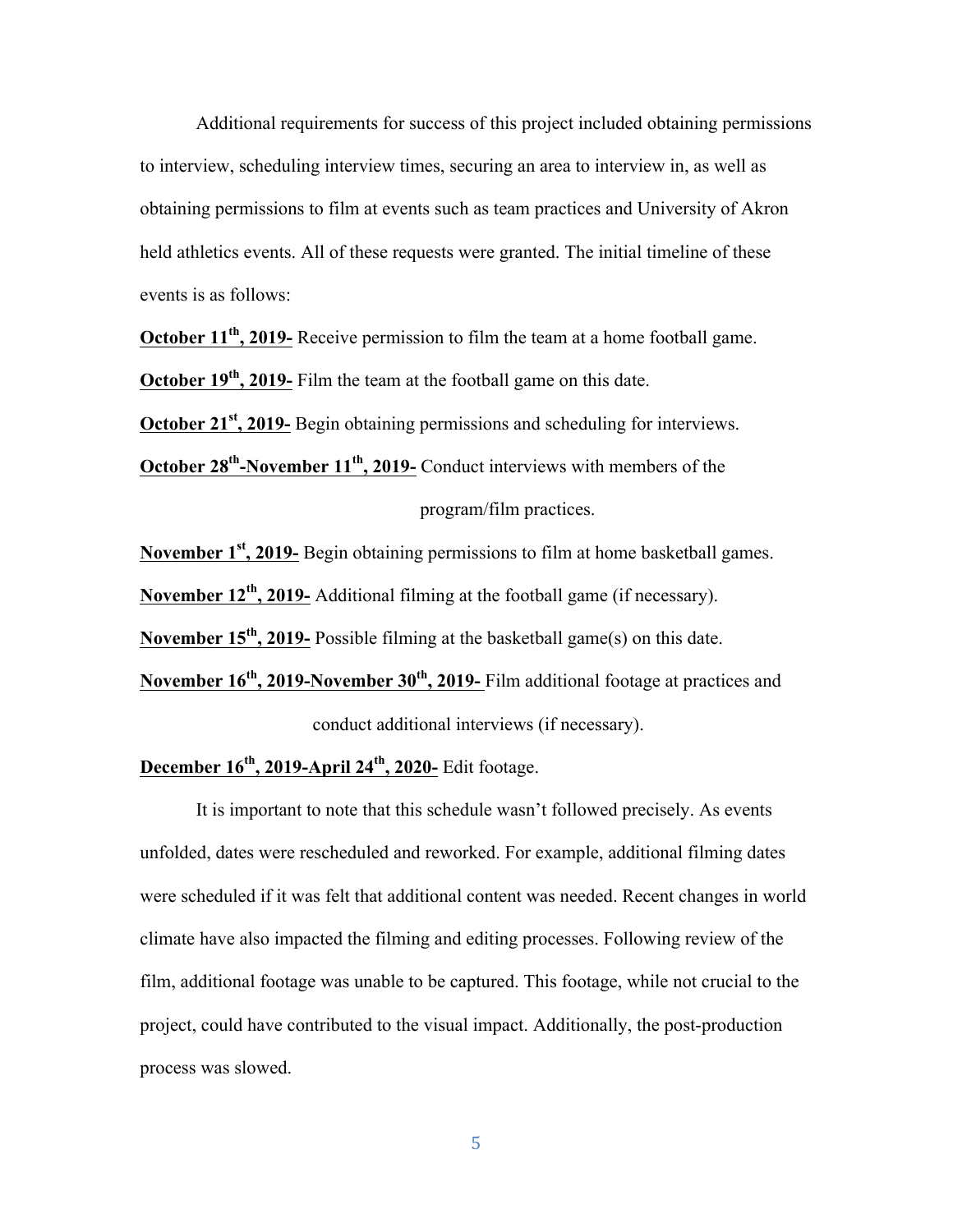# **Filming and Editing**

Filming for interviews was conducted in three locations: James A. Rhodes Arena, a dance studio in Guzzetta Hall, and in a classroom. The significance of these locations is that they are places the dance team spends its time, either in rehearsal, performing during games or attending class. These locations are meant to create a personal connection between audience and dancers by showcasing them in areas they are not typically seen by fans—on the court or field. For example, the locker room is where dancers prepare before a game. This correlates to the topic of physical appearance that was discussed by interviewees. The dance studio is where the dancers train, correlating to the physical capabilities of these athletes. Lastly, the classroom signifies that, above all, these athletes are students first.

Filming of games was conducted at James A. Rhodes Arena for basketball, and InfoCision Stadium for football. Practices were filmed at James A. Rhodes Arena and the dance studio in the Student Recreation and Wellness Center.

The documentary consists of establishing shots, interviews, b-roll, sound bites, and ambient music. Editing footage for this project was done using Adobe Premier Pro. Adobe Audition was also utilized in the alteration of background music that was used throughout the documentary.

#### **Content**

The documentary answered the following questions:

- (1) How is the overall experience of being on the Akron Dance Team?
- (2) What are the advantages and disadvantages?
- (3) Why do members continue to dedicate themselves to the program?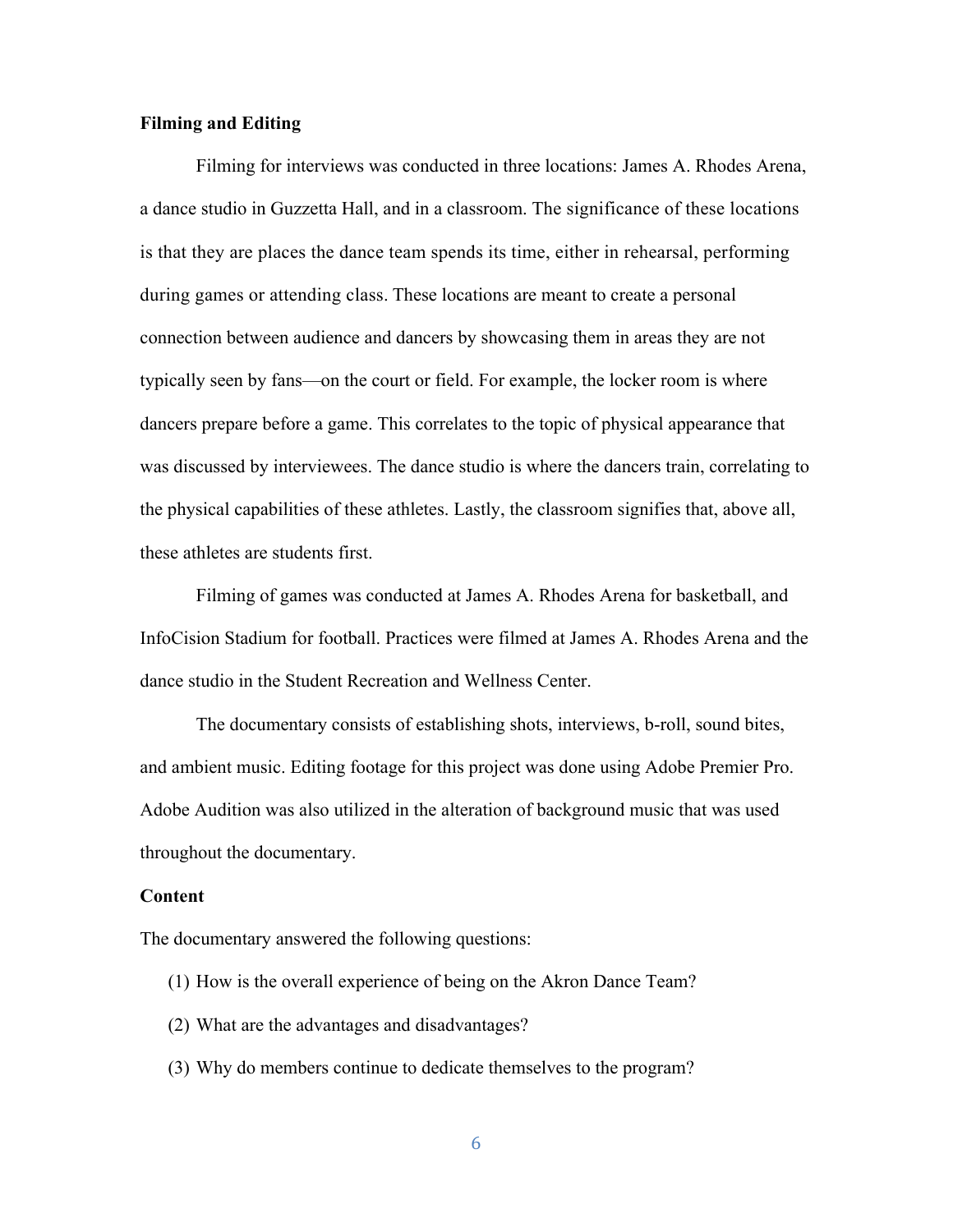- (4) What changes in outside perception need to be made for the program to flourish?
- (5) What should the public know that they don't already?

#### **Review of Literature**

When planned and distributed correctly, documentary films have the opportunity to reach, inform, and inspire audiences to bring about a change. To reach these objectives, the filmmaker must be meticulous from conception through planning, and all the way through post-production. Throughout this process, many factors must be considered.

This literature review will discuss the filmmaking process, including scriptwriting, production techniques, and distribution. In addition, it will also explore ethical responsibilities and privacy concerns among subjects being filmed.

This study will further advance filmmaking research by exploring the responsibility filmmakers have to truth and ethical implications while creating content. When filming a short-form documentary, it is crucial to conduct studies that will help further the knowledge of how to convey information appropriately in the time allotted.

#### **Crafting a Story**

A script is typically something that most people would not think is part of the documentary filmmaking process, due to its spontaneous nature. Jouko Aaltonen addresses this issue in his work titled *Script as a Hypothesis: Scriptwriting for Documentary Film (2017).* He notes that many people believe a script cannot be written, because you cannot know beforehand what is going to happen (Aaltonen, 2017). A script, in many cases is seen as a restriction to artistry and creativity during the filmmaking process, and is a hindrance to authenticity.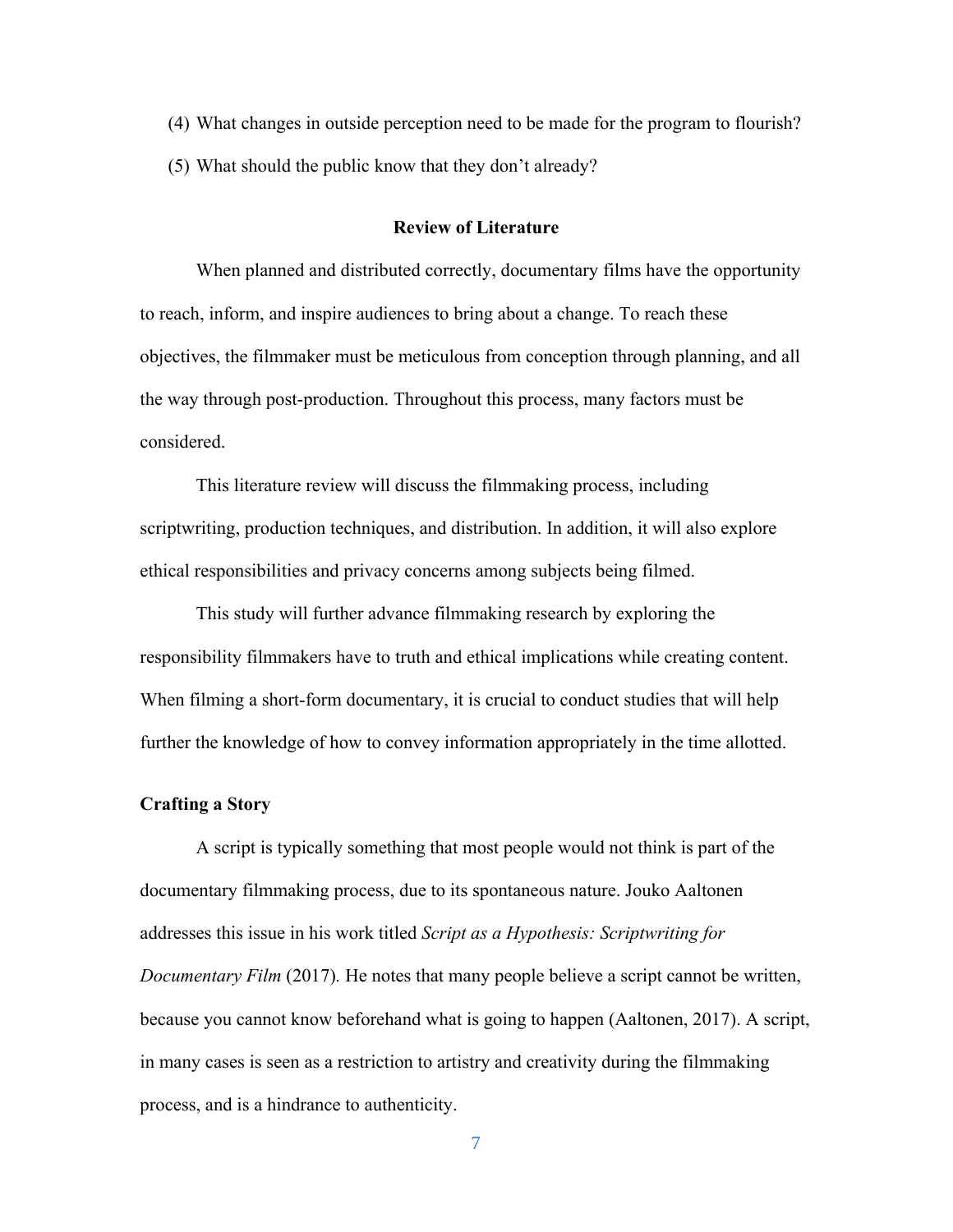Aaltonen argues several reasons for a script being a useful tool for a filmmaker. Creatively, a documentarian sketches and tests ideas by writing. Also, a script is needed for project development, budgeting, production planning, and communicating inside and outside the crew (Aaltonen, 2003). However, the *nature* of the script is different than it would be for a fiction film. For a documentary, a script would have to serve as a plan, not as a definitive instruction for filmmaking. For a documentary's purpose, a script would be useful for working out the form, structure, story, characters, and arguments prior to filming. It is not to say, however, that you shouldn't be open to changes during the filming process.

The first step to crafting a documentary is, obviously, finding a matter that you want to change or create awareness of. John Gelardi (2003) writes about documentary filmmaker Evan Vetter and his experience filming *Daylight Come*, a film about a handful of Congolese women and their growth in the aftermath of the war in the Congo. Gelardi's writings follow Vetter's experiences from the beginning stages of filmmaking.

Gelardi says, "spontaneity…one word that encompasses all that a documentary is perceived to be and what marks this genre of film as uniquely organic" (62). He is saying this in regard to the shift in focus that Vetter's film took on whilst emerged in the process of filming. This flexibility and open mindedness is an incredibly important trait to have while creating a documentary. Being open to possible changes in direction as a story develops could potentially lead to a better storyline. With this in mind, it is equally as important to remain organized. This allows things to be put into motion; it increases efficiency and allows handling a larger project to become much more manageable (Gelardi, 2003). Changing focus to better a story is fine, but one must keep in mind what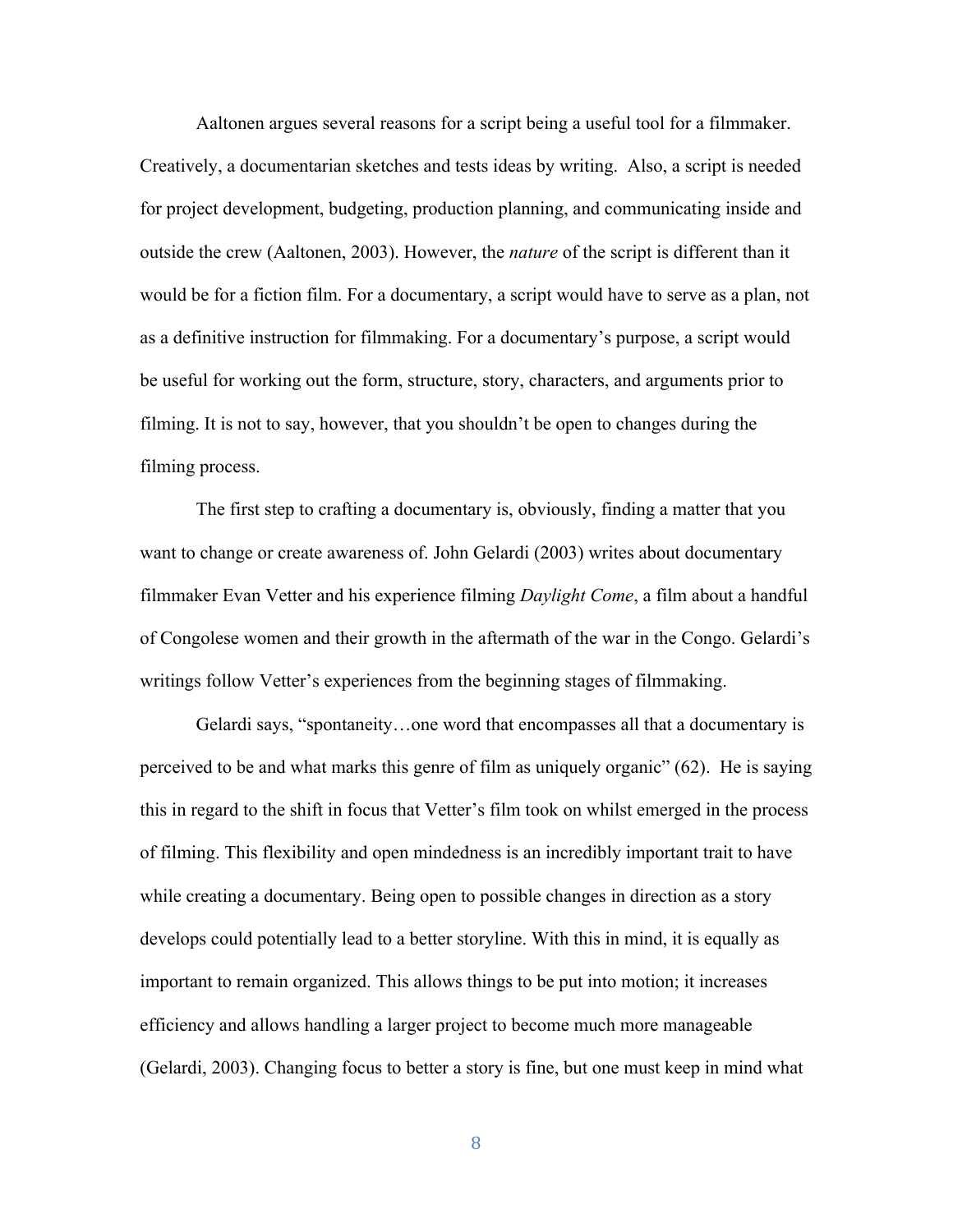it is that is trying to be achieved. Be aware of developments and be adaptable, but having a plan is what will keep the process on track.

Interviewees play a huge part in crafting a story. After all, their journeys and perspectives provide a first person account that makes a story intriguing and believable. In Vetter's documentary, he says, "…there exist people who are so aligned with the cause, whatever it may be, that they naturally lend themselves into the mix" (Gelardi, 2003). The people who are invested and passionate are definitely the ones to follow, as they will provide a deeper insight into the subject at hand. Alternatively, you must be sure that the interviewee is capable of effectively conveying their thoughts, feelings, and stories. So, while one person may seem like a good highlight to your storyline, it is essential to make sure they can also convey that emotion during the interview process.

### **Ethical Responsibility**

While documentary films must maintain an audience's attention with entertaining content, they still have an ethical responsibility to the subjects being filmed. In Ellen Maccarone's paper titled *Ethical Responsibilities to Subjects and Documentary Filmmaking* (2010) she says we need to, "consider some behaviors that are morally significant in the making of documentary films." First and foremost, she argues that the commitment to excellence in filmmaking is virtuous in itself. Upholding standards and rules, such as the commitment to telling the truth, frames the practice of documentary filmmaking. She argues that most documentaries rarely follow a story as it happens, but rather while it happens. One may argue, "is it really a documentary if you are not capturing the event as it happens?" However, it is important to keep in mind that dramatizations are sometimes necessary to tell the whole story.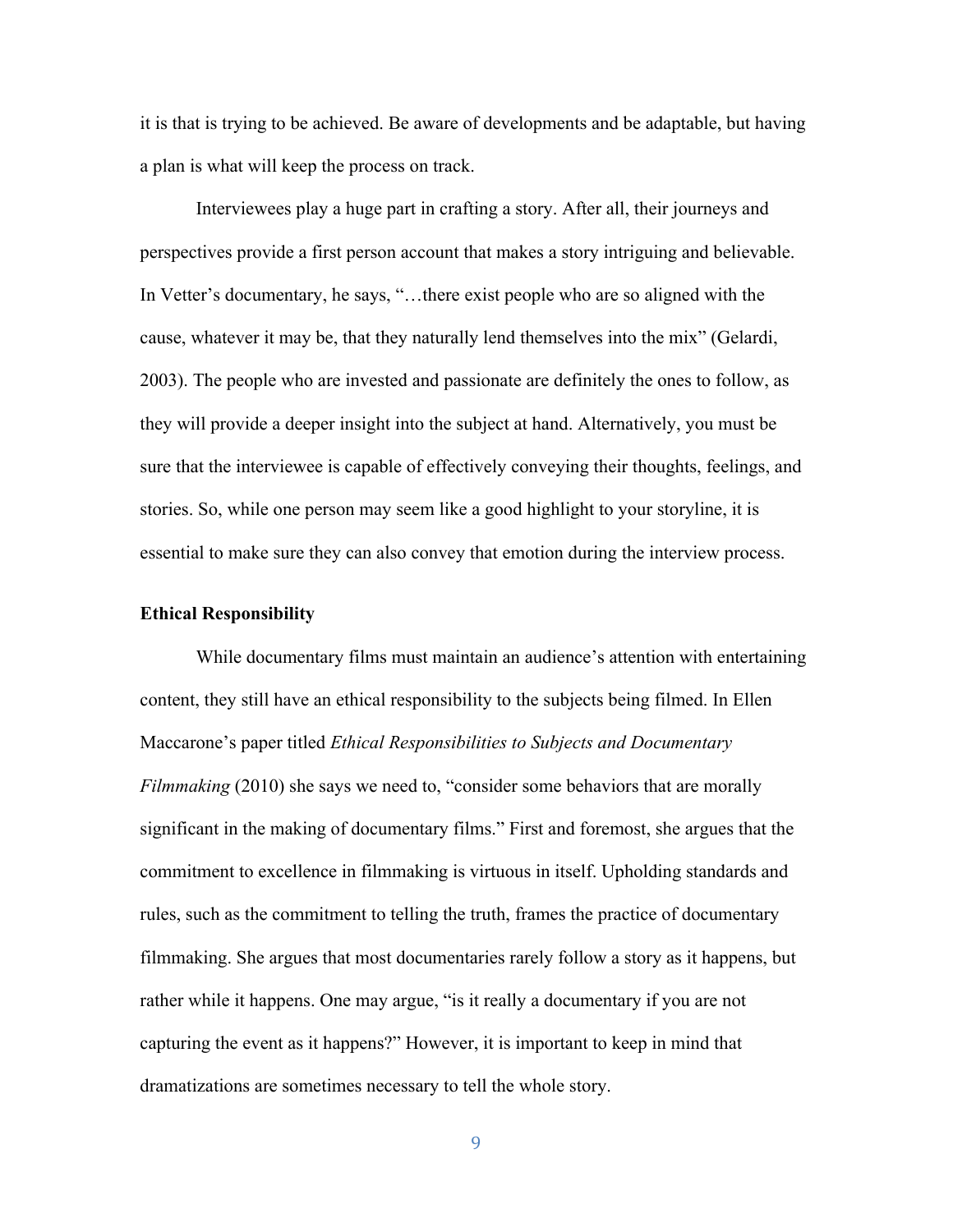Having the consent of people appearing in your film is an obvious necessity. Documentarians have side-stepped issues regarding ethics in filmmaking (Maccarone, 2010). Legally, consent in documentary is simply seen as a form of contract (Winston, 1995). This type of "consent," which can merely be referred to as a "release," do not typically meet the standards of informed consent where ethics is concerned. To truly inform a potential subject would take more time and would require discussion, opportunity to ask questions, and a non-coercive atmosphere (Maccarone, 2010).

In Frederick Wiseman's work titled *Privacy and Documentary Filmmaking*  (2001), he states that he, "ask[s] the person whose picture and voice I want to record or have already recorded for permission to use their image and voice," he goes on, "I tell them that the tape recorder is recording and that I am going to explain to them the nature of the film I am making, the technique that I use, and where the film will be shown" (41). This is an example of extreme transparency when filming a documentary. Wiseman makes sure each person being filmed feels comfortable with the process, mission, and distribution of the film.

Some might wonder if imposing emotional labor on behalf of a filmmaker who is filming intense subjects constitutes as "ethical." In Kym Melzer's paper titled *Vicarious Trauma and Emotion Work in Documentary Filmmaking* (2018), she urges the consideration of a filmmaker's emotional health and wellbeing as a part of documentary ethics. Melzer admits that emotions and filmmaking have not been extensively addressed in scholarship (2018). When dealing with heavy subjects and people with emotional stories, their emotion can be passed on to and shared with the listener, who is also the filmmaker. This is not surprising due to the close proximity and time spent between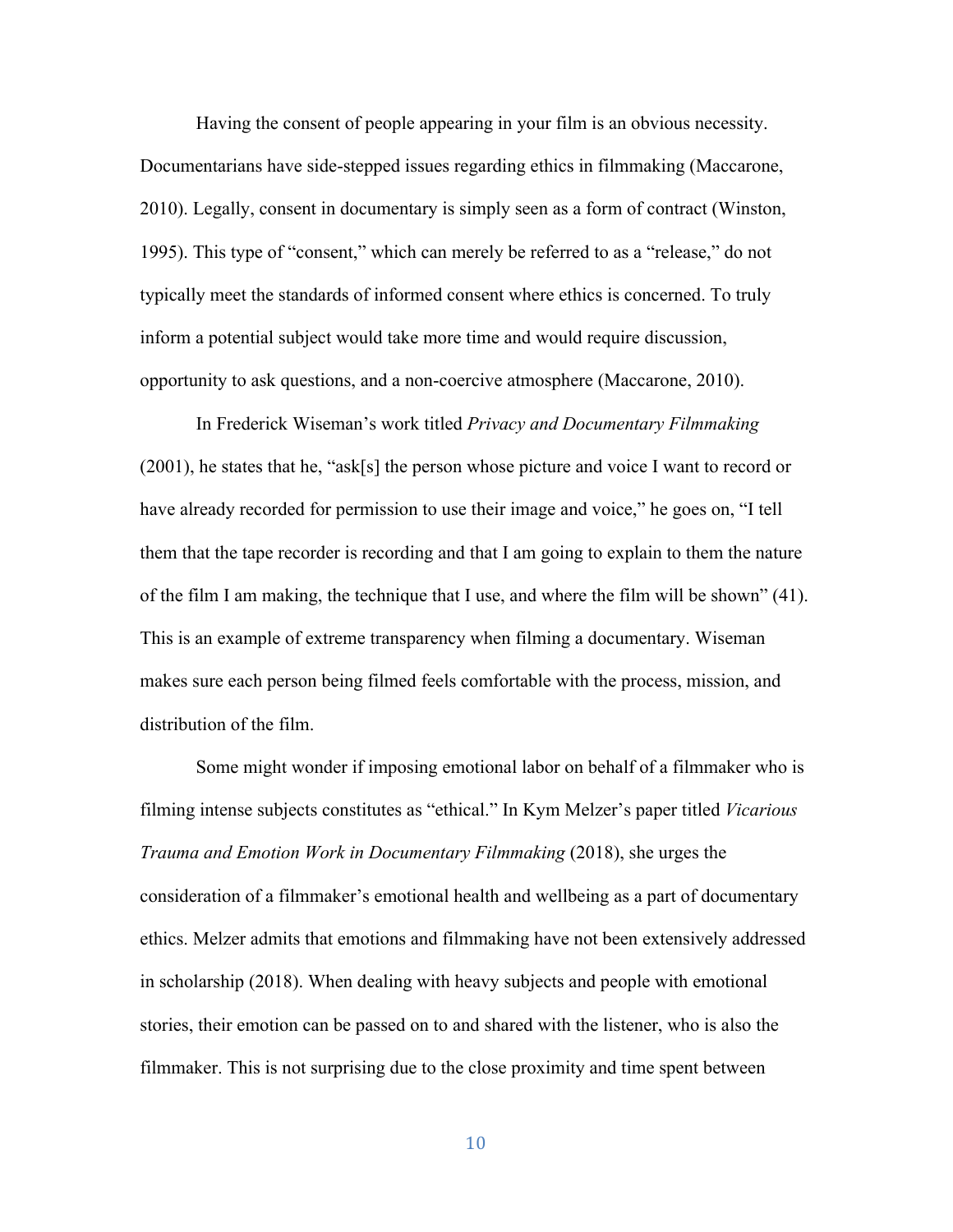characters and filmmaker, however it is something that is often overlooked in scholarly research. It is probably very easy to imagine that you will remain neutral and detached during the filmmaking process, but one must be wary of their own emotions emerging as an issue.

So this begs the question: How do you ensure that emotional trauma does not occur? The first step would be to recognize this issue more in scholarly research. There is already framework in place for the ethical responsibility to participant wellbeing, but this needs to be extended to the researcher as well. This would mean implementing strategies to reduce the risk of researcher trauma would be included as part of the methodology and ethics submission of a research project (Melzer, 2018). Preparatory work could be done to increase awareness, the development of self-care plans can be stressed, and access to support services can be provided.

#### **Filmmaking Techniques**

The way you choose to shoot footage can greatly impact the meaning in the viewers' mind. In a journal article written by Chris Robe (2017), he explores the many filmmaking techniques used in various short-film documentaries. In one particular sequence, when a university president is addressing students, the president is framed in a medium shot which showcases the perspective of the students. When the camera cuts to the students watching, the camera stands with them, looking over the shoulders of students. The way these shots were framed, in solidarity with the students, gives the viewer more of an insight from the students' perspective, as opposed to the faculty, which is the purpose of the documentary. Framing your shots a certain way can change the way the viewer interprets or even feels about the subject you are bringing awareness to.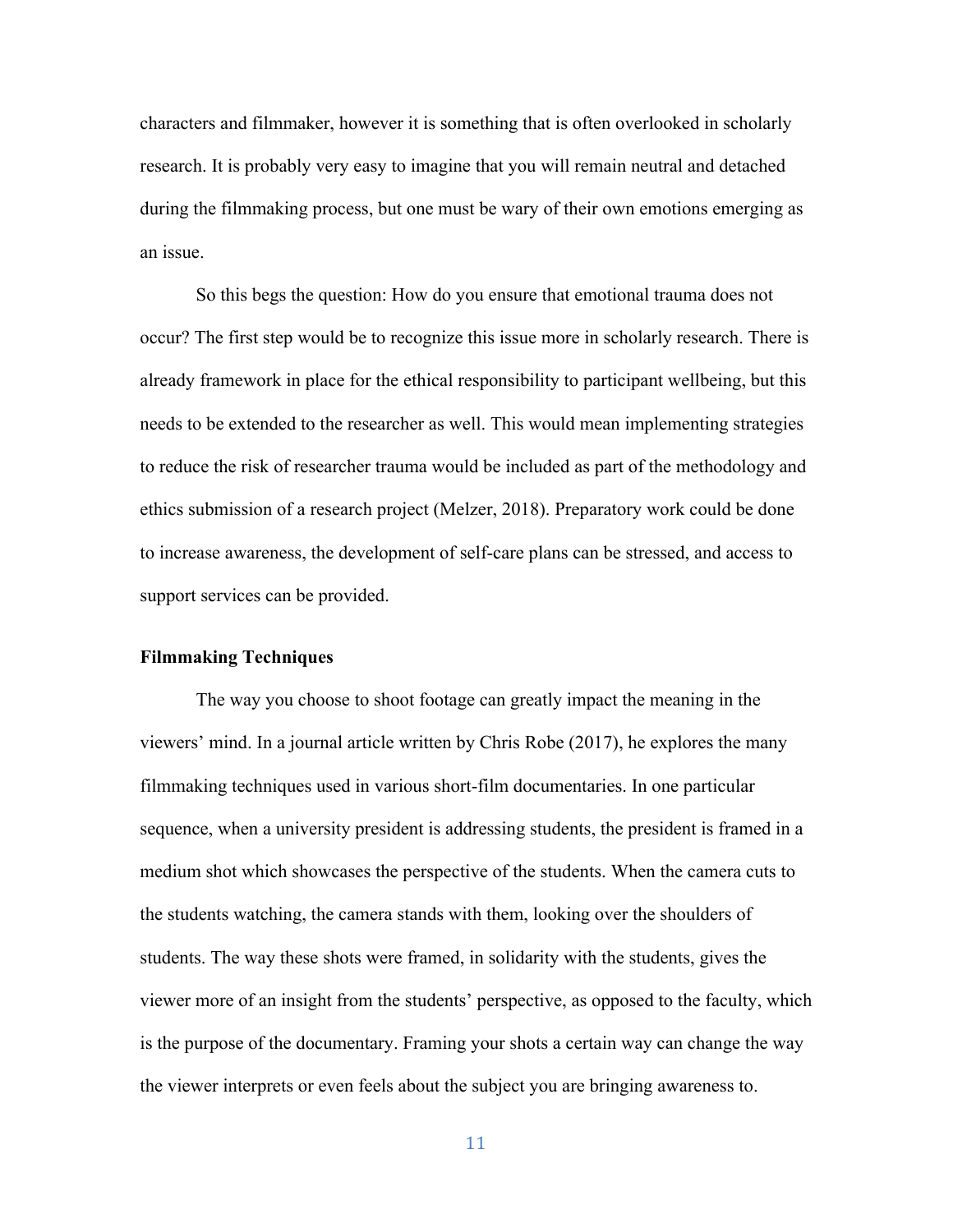Besides knowing the right ways to aesthetically frame your shots, knowing proper camera technique will greatly impact the outcome of your final product. An article written by Rajib Mukherjee (2018) highlights many of the techniques you should master before making your first film. For example, using the right microphones are imperative to your film. Bad audio is almost untreatable in post production, so it's important to get it right the first time. Other techniques include coordinating your shutter speed and frame rate, selecting the right aperture and ISO, maintaining focus, white balancing, and camera stabilization.

#### **College and Dance Teams**

Understanding the way college dance teams operate is essential to this documentary. In an article written by Allison Feller (2018), she explores the physical capabilities required to be a member on one of these teams. She interviews six coaches from dance teams around the country to explore what is required of dancers to make the team, how practices operate, and how they prepare for games and competition.

The most notable thing about her findings is the dedication that these teams show year after year. Most teams perform at anywhere from 50-65 games, up to 75 community and fundraising events, attend a national competition, and practice anywhere from 3-7 days a week.

She goes on to ask the coaches about skills required to make the teams. Most coaches explain that they are looking for solid pirouettes, technique, skills such as aerials and headsprings, extensive turn combinations, flexibility, and good stage presence.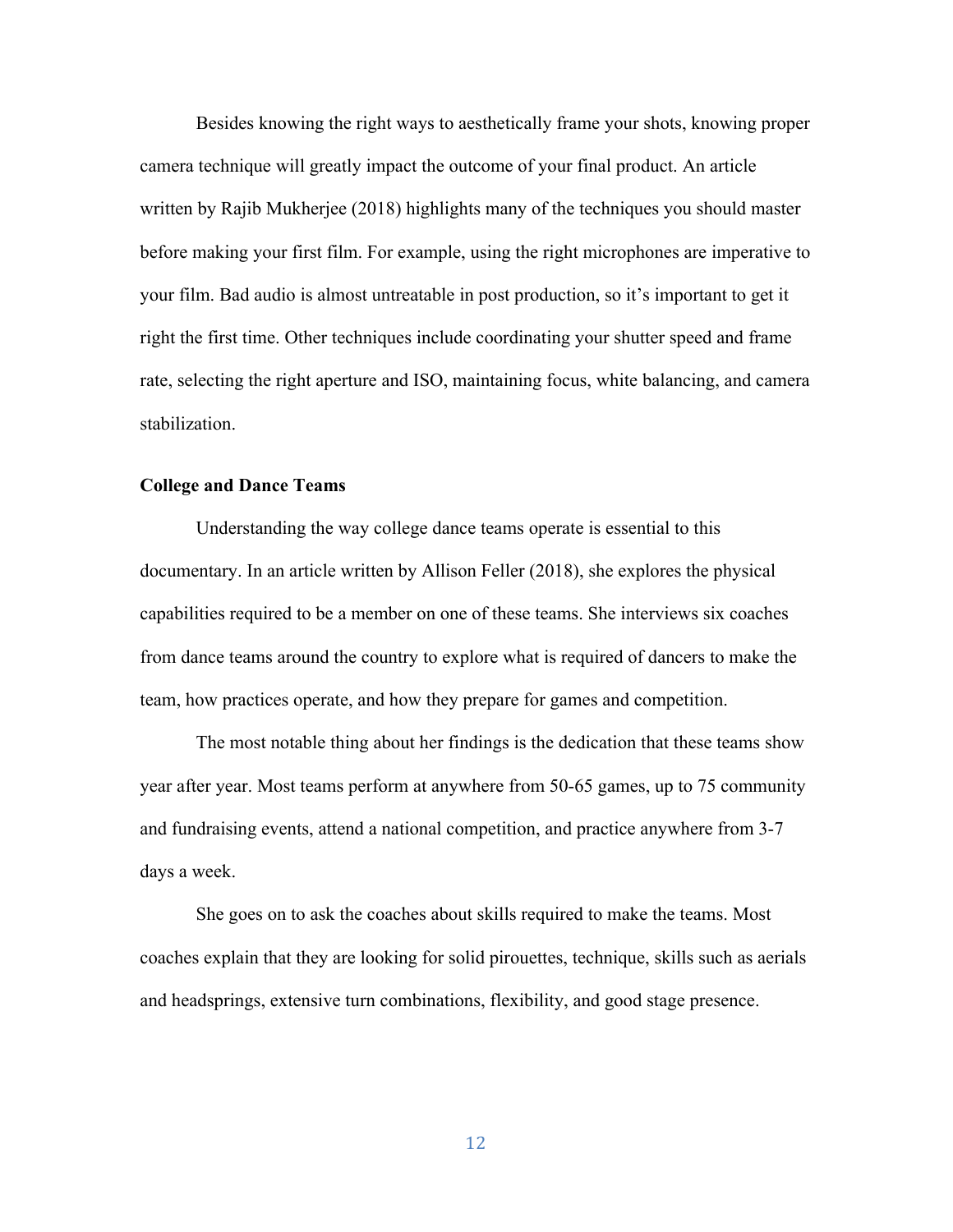Background information about similar teams in the realm of college dance is necessary to form an accurate storyline. Furthermore, it provides a base on which to ask questions.

#### **Method**

The methods of crafting a story, maintaining ethical responsibility, and filmmaking techniques mentioned above have been taken into consideration when crafting my own short-form documentary. To begin, a script was implemented to outline the way I intend for the storyline to progress. Of course, any events that unfolded which were out of the ordinary and aligned with the purpose of the documentary shifted the focus of the documentary when necessary. To clearly convey the subject of the documentary, specific people were chosen to highlight within the story. These same people were interviewed to keep consistent with the storyline. Interviewees were asked for consent and notified of their presence within the documentary before filming began. Interviewees (and all of those featured in the documentary) were made aware of the film's process, mission, and distribution plans before involvement in the documentary persisted.

Framing and shots for the documentary were aligned with the documentary's objective of informing the public of the subject at hand. Some shots were from the viewer's objective standpoint, with other's taking the place of the subject's perspective. All shots, however, aligned with the interviewees' perspective of the issue at hand. The interviewees told the story how it is seen from their perspective, as they are the most knowledgeable of the subject.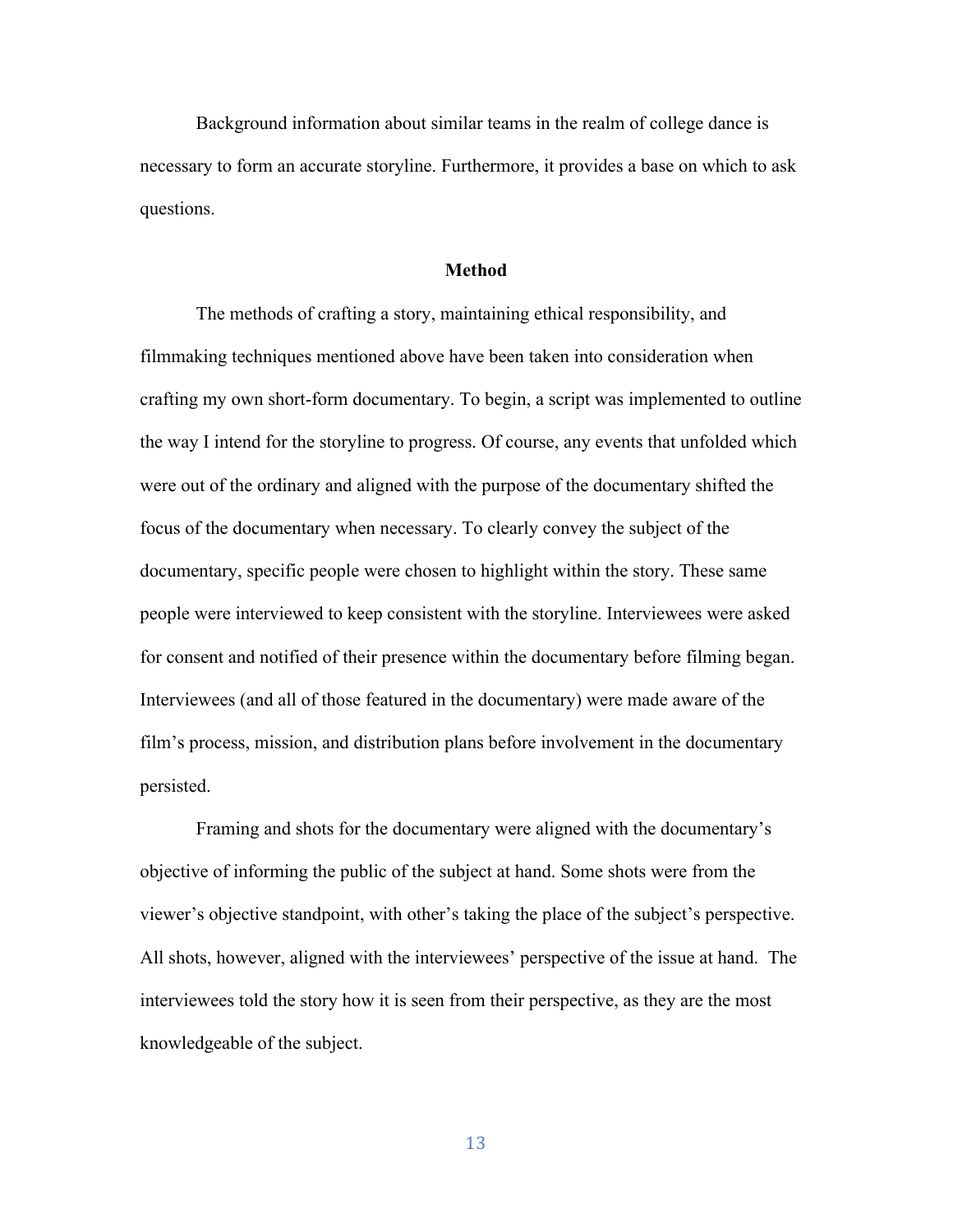As far as technical elements of filming, road microphones were used for most field shoots, as I recorded the scenes as it was happening. Lavalier microphones were used for interviews. Natural lighting was used for most shots, besides interviews. To combat the unpredictable nature of weather, I had to continually adjust camera settings and white balance to maintain a consistent and clear picture.

Lastly, the finished documentary will be saved and uploaded for submission to the Williams Honor's College, where it will be viewed for approval.

#### **Reflection**

Going into the filmmaking process, I knew it was going to be challenging to stay objective given the fact that I already had first-hand experience and opinions on the subject matter. Therefore, my biggest priority was to ensure that interviewees felt comfortable talking about subjects that were important to them, personally. I encouraged the interviewees to speak openly about their personal experiences and topics that they felt were important to showcase. I found that all of the interviewees' responses were extremely congruent. This not only shows that their general feelings about specific topics are similar, it suggests these feelings are most likely shared by many people, both on past and present teams. I felt it was my obligation to share these findings.

Moreover, something I didn't expect was the interviewees' extreme transparency in the disclosure of personal experiences. They opened up not only about their thoughts and opinions, but personal experiences that have affected their journeys on the team. They showed they are real people dealing with the effects of certain situations—many of which, people wouldn't even think of when viewing this team from the outside. I believe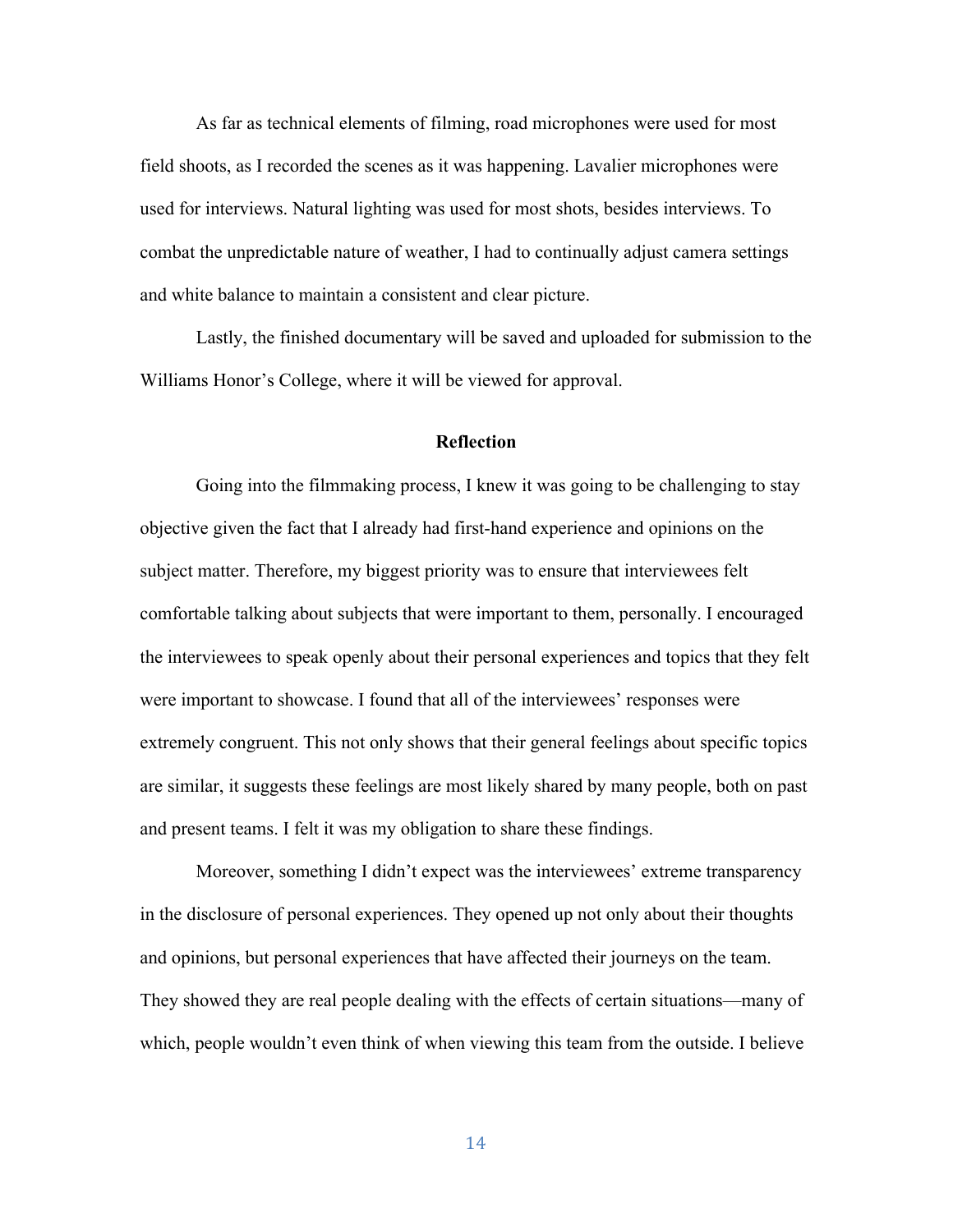this vulnerability will allow the audience to really connect with the dancers and their stories.

# **Opportunities**

I feel as if I have a unique opportunity to share the stories of people who have never really spoke publicly about their concerns before. You don't really think about it, but when you go to basketball or football games, you just expect the dancers and cheerleaders to be there cheering the teams on. You expect them to have high energy, be pleasant to look at, and be the entertainment. Does anyone ever think about the work that goes behind these teams, though? Do people think it's any more than just showing up and yelling chants to a crowd? I have found that many people are not aware of what all exactly goes on behind the scenes. So, if people don't know the extent of it, why would they think it's an important topic? I wanted to display everything that goes on that people don't typically see. This way, with a broader perspective, the audience can decide for themselves whether they see this issue as important.

Overall, with this documentary I have the opportunity to bridge that gap between the viewer and the issue at hand. I came into this project with the intent to cultivate awareness, inform an audience, and possibly create change within the administration.

# **Challenges**

The biggest hindrance to this project has, of course, been the COVID-19 pandemic. All necessary footage was captured prior to the pandemic. However, upon review of the footage, I would've liked to go back and get additional b-roll. This b-roll is not crucial to the completion of the film, but it could have contributed to the visual impact. Additionally, the closure of campus and all campus facilities required me to work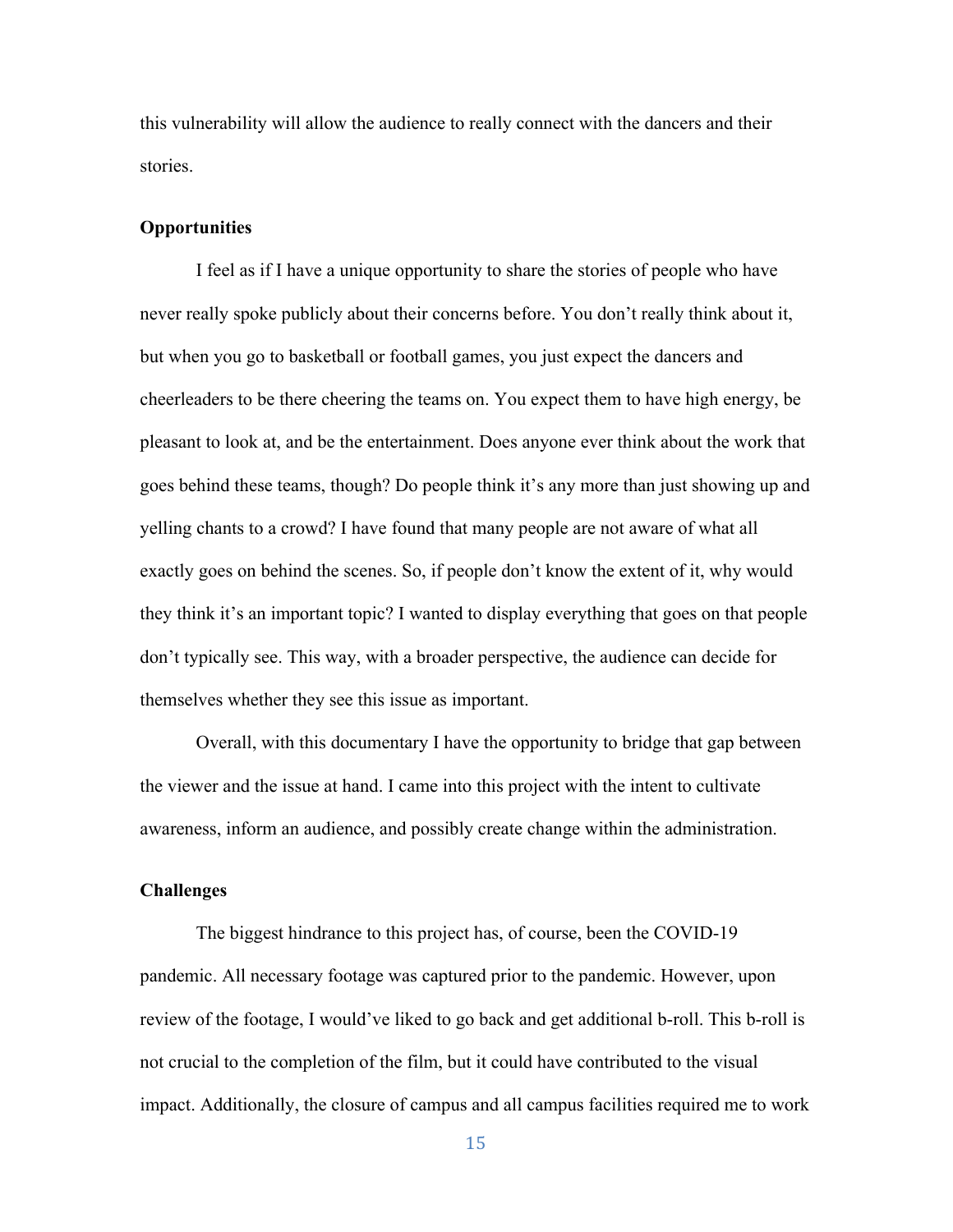remotely. This meant that I had to download the necessary programs and edit them from my personal computer. This has been difficult, primarily for the reason that the large file size has caused the editing software to run extremely slow. Working through frequent computer freezes and lagging of the software has slowed the process dramatically. Additionally, I had to abandon all of the post-production work I had completed up until that point and start completely over. This was due to the discrepancy between the program version provided at the school compared to the version I was able to download onto my personal computer.

Non-technical challenges included piecing the story together in a way that was fluid and easy to understand. I interviewed three people, and each of their interviews over an hour in length. I was tested with finding the best parts of each of their stories and fitting them together to make a consistent storyline that was about fifteen minutes in length.

# **Academic Impact**

The Honors Research Project is a culmination of my education as a Media Studies major. Using all the skills learned through video production and visual communications courses was necessary in the completion of this project. The project serves as an enveloping experience for my undergraduate involvement by containing academic principles, video production techniques, and elements of the Akron Dance Team—all of which have been key components of my undergraduate career. This production has furthered my videography, editing, and storytelling skills. Learning to create a comprehensive story from the beginning steps of conceptualization to the final touches in postproduction is something I hoped to gain better understanding of during this process. I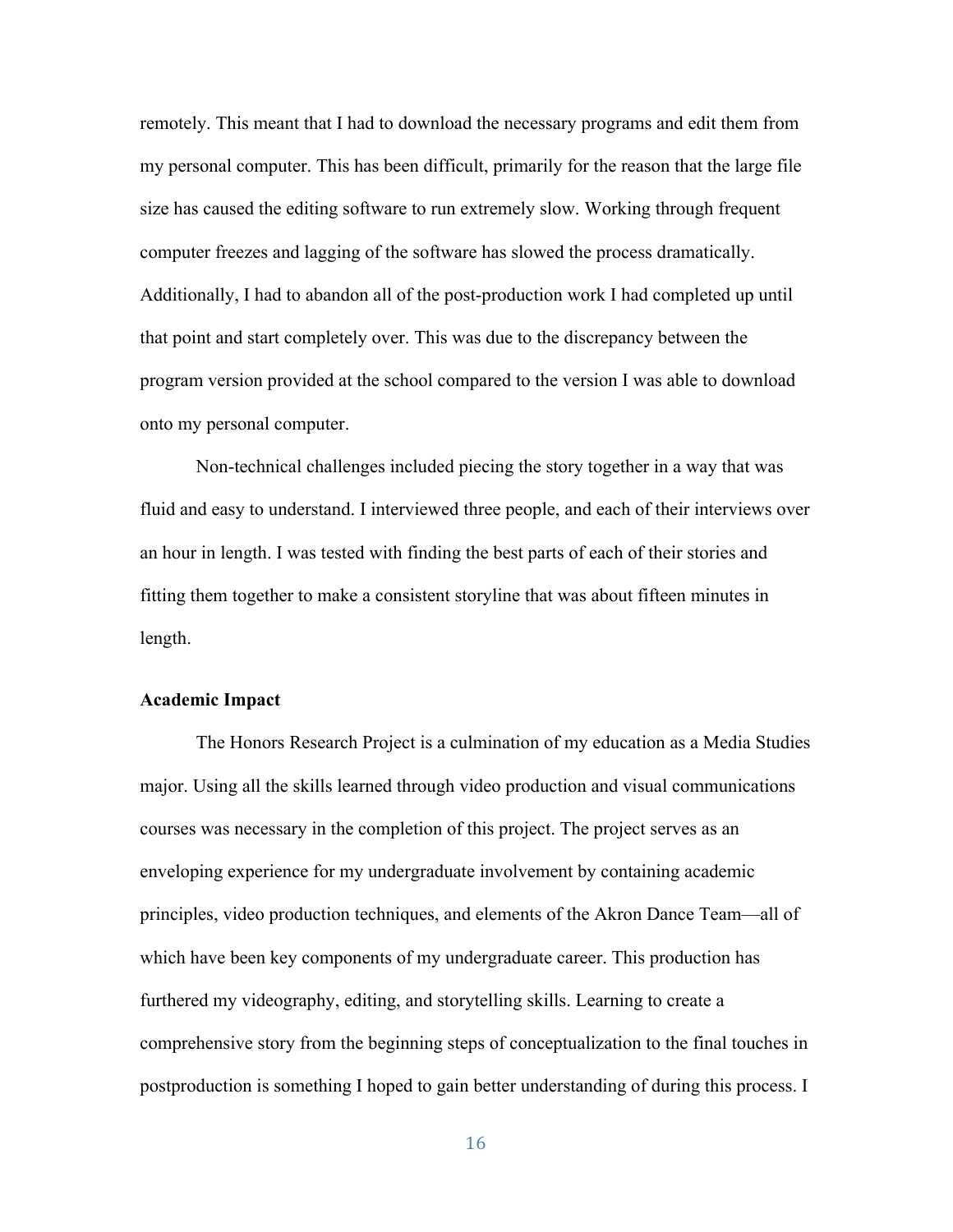have learned how to assemble a story in a way that will touch an audience, create conversation, and excite the need for change. Overall, this project is the apex of production and communication skills learned throughout the years.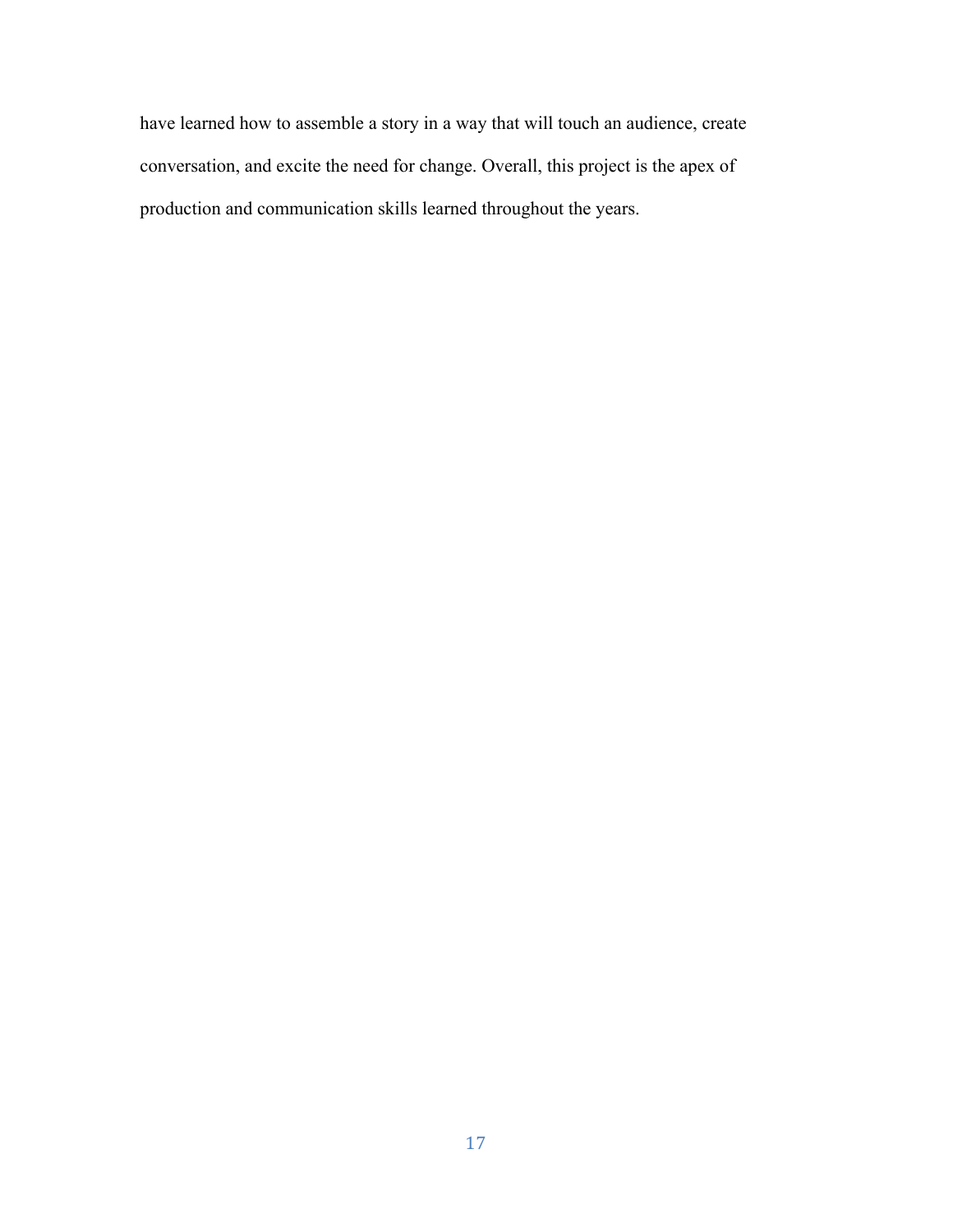### **References**

- Aaltonen, J. (2017). Script as a hypothesis: scriptwriting for documentary film. *Journal of Screenwriting*, *8*(1), 55–65. https://doi.org/10.1386/josc.8.1.55\_1
- Feller, A. (2018). The best college dance teams in the country: and what it takes to be on each of them. *Dance Spirit*, *22*(4), 38.
- Mukherjee, R. (2019). DSLR video shooting tips (20 amazing must know video tips). Retrieved from https://www.photoworkout.com/dslr-video-tips-20/.
- Frederick Wiseman. (2001). Privacy and documentary filmmaking. *Social Research*, *68*(1), 41. Retrieved from http://search.ebscohost.com/login.aspx?direct=true&db=edsjsr&AN=edsjsr.40971 436&site=eds-live
- Gelardi, J. (2014). Documentary filmmaking: from concept to distribution. *Film Matters*, *5*(1), 61–63. https://doi.org/10.1386/fm.5.1.61\_1
- Maccarone, E. (2010). Ethical responsibilities to subjects and documentary Filmmaking. *Journal of Mass Media Ethics*, *25*(3), 192–206. https://doi.org/10.1080/08900523.2010.497025
- Melzer, K. (2019). Vicarious trauma and emotion work in documentary filmmaking. *Studies in Documentary Film*, *13*(1), 38–52. https://doi.org/10.1080/17503280.2018.1535685
- Mukherjee, R. (2019). DSLR video shooting tips (20 amazing must know video tips). Retrieved from https://www.photoworkout.com/dslr-video-tips-20/.
- Robé, C. (2017). Field of vision: an expedition in short-form documentary filmmaking. *Cinéaste, 42*(2), 36-39. Retrieved from www.jstor.org/stable/26357008